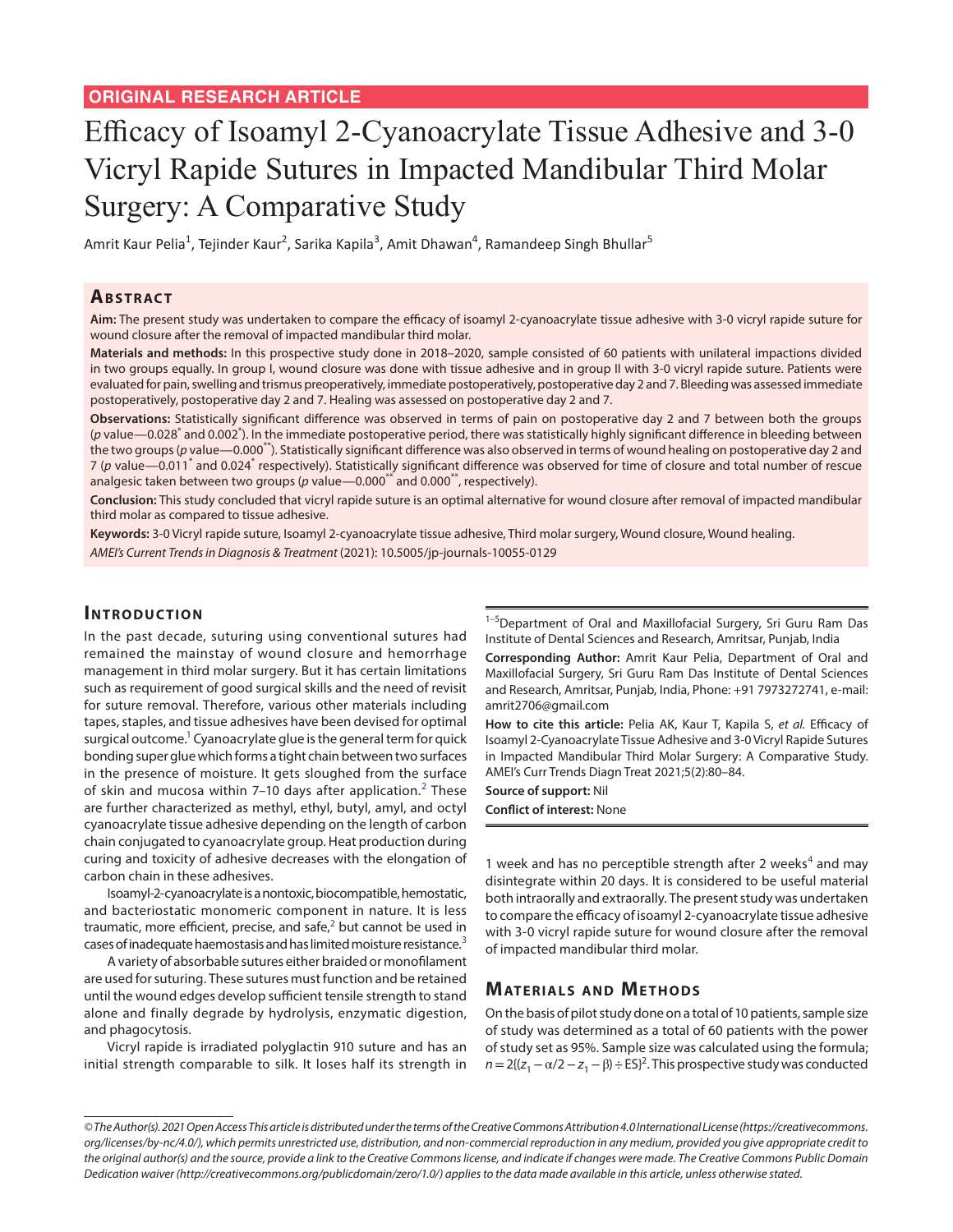in our institute from May 2018 to May 2020. Ethical clearance was obtained for conducting the study and a standardized protocol was followed in all the patients. Surgical procedure in both groups was done by single experienced operator whereas preoperative and postoperative evaluation was done by another assessor. The patients were selected and divided into two groups (30 patients each) by stratified randomization based on similarity of age, gender, level, and inclination of impacted mandibular third molar ([Table 1\)](#page-1-0).

In group I, isoamyl 2-cyanoacrylate tissue adhesive was used whereas in group II, 3-0 vicryl rapide suture was used. All the patients belonging to ASA class I and aged between 18 and 40 years with healthy dental and periodontal status were included in the study. Patients with systemic diseases and smokers were excluded from the study. IOPA X-rays and panoramic radiographs were taken to assess the level and inclination of third molar. Preoperative examination included (a) facial measurements taken with the help of a tape (in mm). These included: distance from lateral canthus of eye to angle of the mandible, distance from tragus to the outer corner of mouth, and distance from tragus to pogonion; mean of these values was taken as baseline for that side;<sup>[5](#page-3-4)</sup> (b) maximum interincisal opening (in mm). Informed written consent was obtained from each patient. In every patient, decision of wound closure with particular method (isoamyl 2-cyanoacrylate tissue adhesive or 3-0 vicryl rapide suture) was done by tossing a coin for first impaction followed by alternate use of another method.

The surgery was carried out under strict aseptic conditions and local anesthesia using 2% lignocaine hydrochloride with 1:200,000 adrenaline. All patients rinsed with 0.12% chlorhexidine solution preoperatively. Ward's incision was given and full thickness flap was reflected. After adequate bone removal, the tooth was removed followed by debridement and toileting of the socket. In group I patients, the flap was repositioned and isolated with sterile dry gauge. The first layer of isoamyl 2-cyanoacrylate tissue adhesive [AMCRYLATE, Concord Drugs Limited, India] was put on incision line by droplet method, followed by another layer after 20 seconds [\(Fig. 1\)](#page-1-1). No pressure gauze was kept over the surgical site. While in the second group of patients ( $n = 30$ ), flap was repositioned and closed with 3-0 vicryl rapide suture [ETHICON NW2732, Johnson & Johnson private limited, Aurangabad, India] in an interrupted fashion ([Fig. 2](#page-1-2)). The patients were given Tab Amoxycillin 500 mg and Clavulanic acid 125 mg TDS for 5 days and Tab Paracetamol 650 mg TDS for 3 days. In case of severe pain, patients were given rescue medication [Tab Ketorolac 10 mg] and total analgesic intake was recorded for 7 postoperative days.

Degree of pain ([Table 2\)](#page-2-0) $^6$  $^6$  and bleeding ([Table 3\)](#page-2-1) $^6$  were graded by patients immediately after surgery, on 2nd and 7th postoperative day according to VAS scale provided. Wound healing was evaluated in each patient on 2nd and 7th postoperative day and scored as 0—no wound breakdown, 1—slight wound breakdown explorable with blunt instrument, 2—moderate wound breakdown with socket exposed, and 3—severe wound breakdown with socket exposed and nonvital bone visible.<sup>[7](#page-4-1)</sup>

The data obtained were subjected to statistical analysis. Detailed descriptive analysis was carried out. For normally distributed data (age), mean ± SD were compared using "*t*" test. For skewed data (VAS, maximum interincisal opening, etc.), groups were compared using Chi-square test. Statistical significance was

<span id="page-1-0"></span>**Table 1:** Type and level of mandibular third molar impaction in each group

| Type and level<br>of impaction |                | Mesioangular Horizontal |       |          |       | Vertical |               | Distoangular |       |
|--------------------------------|----------------|-------------------------|-------|----------|-------|----------|---------------|--------------|-------|
|                                |                | Groups                  |       | Groups   |       | Groups   |               | Groups       |       |
|                                | Class Position | l(n)                    | II(n) | l(n)     | II(n) | l(n)     | II(n)         | l(n)         | II(n) |
|                                | Α              | 2                       |       | $\Omega$ | 0     | 0        |               | O            |       |
|                                | В              | 2                       | 3     | 0        | O     |          |               | O            |       |
|                                |                | 0                       | 0     | ∩        | O     | O        | O             | O            |       |
| Ш                              | Α              | 5                       | 4     |          |       | C        | $\mathcal{P}$ | 2            | n     |
|                                | В              | 8                       | 8     | 5        | 5     |          |               |              | 2     |
|                                |                | 0                       | 0     | ∩        |       | 0        | O             | O            | O     |
| Ш                              | Α              | ი                       | O     | $\Omega$ | U     | ∩        | O             | ∩            |       |
|                                | В              | n                       | O     | ∩        | O     | O        | O             | U            |       |
|                                |                |                         |       |          |       |          | n             |              |       |

Group I, tissue adhesive group; Group II, vicryl rapide sutures; *n*, number of patients



**Fig. 1:** Wound closure with isoamyl 2-cyanoacrylate tissue adhesive

<span id="page-1-2"></span><span id="page-1-1"></span>

**Fig. 2:** Wound closure with 3-0 vicryl rapide suture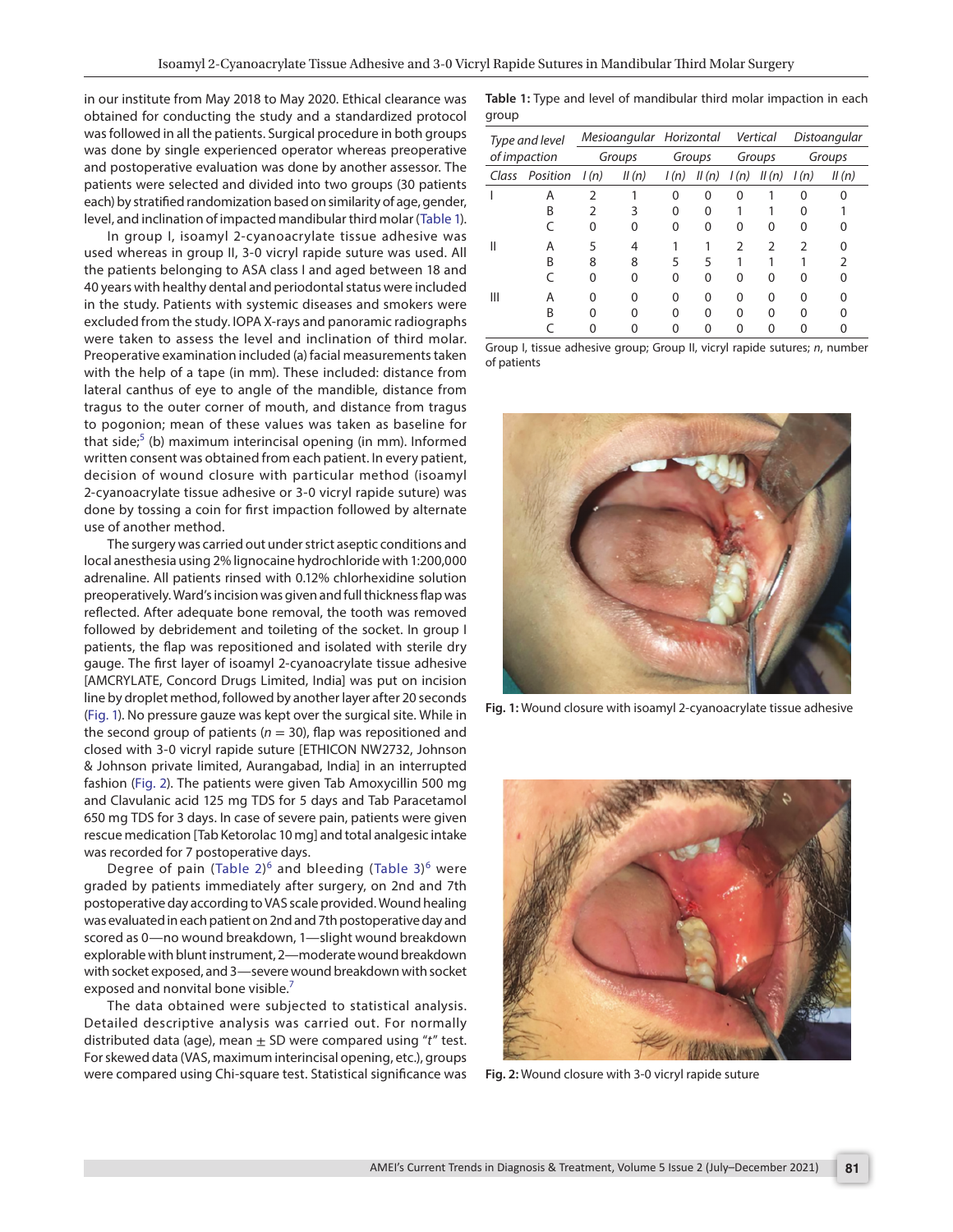established at *p* <0.05. Statistical analysis was conducted using SPSS for windows version 17 (SPSS Inc. Chicago, Illinois, USA).

# **RESULTS**

Of 60 patients selected for the study, 33 were female patients while 27 were male patients with female-to-male ratio as 1.2:1.

Statistical analysis of the mean postoperative VAS pain scores in both the groups showed significant difference on day 2 and 7 (p value  $= 0.028^*$  and 0.002<sup>\*</sup>) with lower VAS score in group II throughout the follow-up period ([Table 4](#page-2-2)).

Regarding bleeding as evaluated on VAS, there was statistically highly significant difference between the two groups in immediate postoperative period ( $p$  value =  $0.000^{**}$ ) implying better hemostatic effect of tissue adhesive whereas no significant difference in

<span id="page-2-0"></span>**Table 2:** Visual analog scale to evaluate pain

| 0 | No pain                  | The patient feels well.                                                                |
|---|--------------------------|----------------------------------------------------------------------------------------|
|   | Slight pain              | If the patient is distracted, he/she does not<br>feel the pain.                        |
|   | Mild pain                | The patient feels the pain even if he/she is<br>concentrating on some activity.        |
| 3 | Severe pain              | The patient is very disturbed but nevertheless<br>can continue with normal activities. |
| 4 | Very severe<br>pain      | The patient is forced to abandon normal<br>activities.                                 |
| 5 | Extremely<br>severe pain | The patient must abandon every type of<br>activity.                                    |

#### <span id="page-2-1"></span>**Table 3:** Visual analog scale to evaluate bleeding

| 0            | No bleeding                | The patient does not detect any blood in<br>saliva.                |
|--------------|----------------------------|--------------------------------------------------------------------|
| $\mathbf{1}$ | Oozing                     | The patient detects slight blood but it is not<br>very noticeable. |
|              | Accidental low<br>bleeding | The patient has low bleeding sometimes.                            |
| 3            | Continuous low<br>bleeding | The patient has low bleeding often.                                |
| 4            |                            | Massive bleeding Continuous high bleeding.                         |

bleeding index was found on day 2 and 7 between both groups ([Table 4](#page-2-2)).

Of 30 patients in group I, 6 patients (20%) showed impaired wound healing on 2nd postoperative day and 8 patients (26.7%) on 7th postoperative day as compared to only 1 patient (3.3%) in group II (*p* value—0.011 and 0.024, respectively).

The mean time for closure of surgical wound in group I was 76.33  $\pm$  25.68 seconds as compared to 229.70  $\pm$  61.37 seconds for group II ( $p$  value—0.000<sup>\*\*</sup>) which showed a highly significant difference statistically.

Regarding mean rescue analgesic consumption, there was highly significant difference between both the groups (*p* value—0. 000\*\*) with the mean of 2.90 tablets consumed by each patient in tissue adhesive group as compared to 0.97 tablets consumed in the suture group.

The difference of both average maximum interincisal opening and facial swelling measurements between two groups on all postoperative days was not significant statistically. One patient of each group had alveolar osteitis which was managed by giving obtundent dressing.

## **Dis c u s sio n**

Cyanoacrylates were first recognized to have adhesive property in 1959. Cyanoacrylate glue belongs to the family of polymers formed by reversible condensation of formaldehyde with a cyanoacrylate ester. The number of alkyl groups in the side chain of cyanoacrylate can be increased from one (methyl cyanoacrylate), to two (ethyl), to four (butyl), and to five (isoamyl) but usually not more than eight (octyl cyanoacrylate). The main distinguishing feature between the esters is the size of molecule. These long-chain acrylates degrade at a slower rate and permit the degradation products to be more safely metabolized resulting in less intense inflammatory response. They undergo hydrolytic attack of carbon–carbon bond to produce formaldehyde and cyanoacetate.<sup>1</sup> Isoamyl 2-cyanoacrylate is nontoxic, biocompatible, hemostatic, and bacteriostatic in nature. It is less traumatic, more efficient, precise, and safe. It can be used for intraoral wound closure, as an alternative to sutures for gluing the mucoperiosteum to bone.<sup>1</sup>

A variety of absorbable and nonabsorbable sutures either braided or monofilament are used for suturing. An ideal suture material should have resistance to traction, dimensional stability,

<span id="page-2-2"></span>

| Table 4: Comparison of pain, bleeding and wound healing in both groups |  |
|------------------------------------------------------------------------|--|
|                                                                        |  |

|           |                         | Group I<br>$(n = 30)$ | Group II<br>$(n = 30)$ |                 |         |              |
|-----------|-------------------------|-----------------------|------------------------|-----------------|---------|--------------|
| Variables | Follow-up period        | (Mean $\pm$ SD)       | (Mean $\pm$ SD)        | Mean difference | z value | p value      |
| Pain      | Immediate postoperative | $0.30 + 0.59$         | $0.13 + 0.43$          | $0.17 + 0.16$   | 1.358   | 0.175        |
|           | Postoperative day 2     | $1.87 \pm 1.01$       | $1.30 + 0.91$          | $0.57 + 0.1$    | 2.199   | 0.028        |
|           | Postoperative day 7     | $1.63 \pm 1.52$       | $0.57 \pm 0.77$        | $1.06 \pm 0.75$ | 3.034   | $0.002$ **   |
| Bleeding  | Immediate postoperative | $0.23 + 0.43$         | $1.03 + 0.18$          | $0.8 + 0.25$    | 5.464   | $0.000^{**}$ |
|           | Postoperative day 2     | $0.13 + 0.35$         | $0.03 + 0.18$          | $0.10 + 0.17$   | 1.390   | 0.165        |
|           | Postoperative day 7     | $0.00 \pm 00.00$      | $0.03 \pm 0.18$        | $0.03 \pm 0.18$ | 1.000   | 0.317        |
| Wound     | Postoperative day 2     | $0.27 + 0.58$         | $0.00 + 0.00$          | $0.40 + 0.64$   | 2.557   | 0.011        |
| healing   | Postoperative day 7     | $0.47 + 0.86$         | $0.07 + 0.37$          | $0.72 + 0.42$   | 2.260   | $0.024^{r}$  |

Group I, tissue adhesive group; Group II, vicryl rapide sutures; *n*, number of patients; \* *p* <0.05, significant; \*\**p* <0.001, highly significant

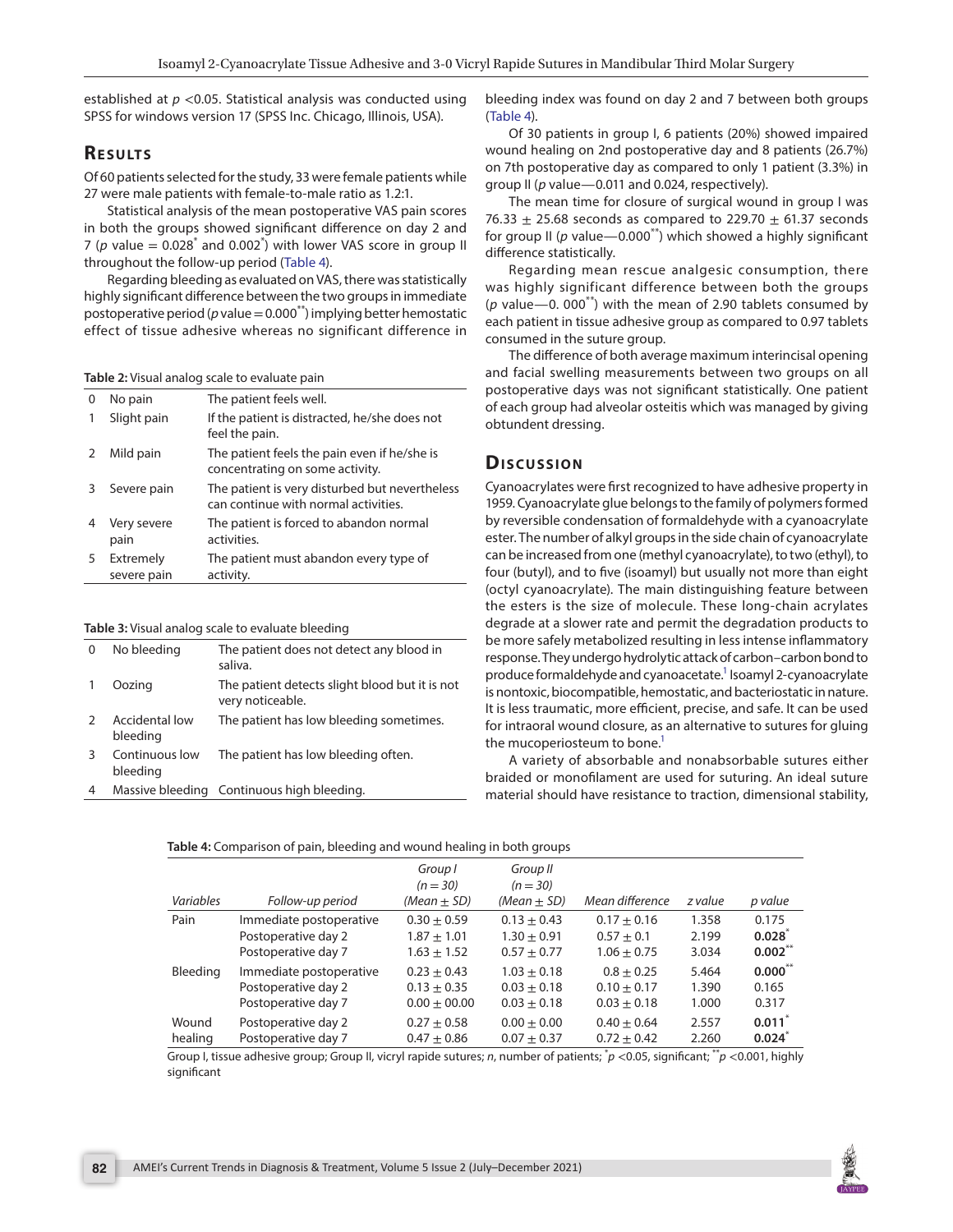absence of memory, knot safety, and flexibility sufficient to avoid damage to oral mucosa. An advantage of absorbable sutures is that they generally do not require removal. However, these materials incite varying degrees of tissue response due to their degradation by hydrolysis, enzymatic digestion, or phagocytosis. The suture must function until the wound edges develop sufficient tensile strength to stand alone. After this period, suture acts as a foreign body and impairs postoperative wound healing. A study done on human attached gingiva showed epithelialization by 72 hours.<sup>[8](#page-4-7)</sup> McCaul et al.<sup>9</sup> in their study reported that gut, polyglycolic acid, and polyglactin 910 have median survival times of 4, 15, and 28 days, respectively. In the same study, their preferred time for suture removal had been stated between 5 and 14 days.<sup>9</sup> On the basis of operator preference, the longevity of gut was considered insufficient and that of polyglycolic acid and polyglactin 910 were considered excessive but vicryl rapide seems to be about right.<sup>[9](#page-4-8)</sup> Vicryl rapide contributes to faster healing of wounds in humans, with the lower incidence of dehiscence and milder local reactions.<sup>[9](#page-4-8)</sup>

Pain alters the quality of life in the postoperative period after removal of third molar. In the present study, severity of pain was greater in group I as compared to group II with significant statistical difference on postoperative day 2 and 7. As tissue adhesive was not able to maintain the closure of high-tension wounds and got sloughed away leading to wound dehiscence at distobuccal gingival rim of adjacent second molar where distal relieving incision leading into sulcular incision resulted in exposure of distal surface of second molar and bone with exposure of free nerve endings, hence increased incidence of pain. In accordance to the present study, Alkadi and Stassen<sup>10</sup> in their study also found greater pain scores on sutureless side as compared to single suture group because of delayed wound healing and hypersensitivity at the exposed distal root surface of adjacent second molar. In contrast to present study findings, Oldaega et al.<sup>11</sup> reported that the mean  $(\pm$ SD) postoperative VAS pain scores were lower in tissue adhesive group due to lesser tissue handling compared to suture group on all postoperative days except day 3 following removal of impacted mandibular third molar. However, difference in pain between two groups was not significant. Joshi et al. $^2$  $^2$  also reported that postoperative pain was more on closure with sutures as compared to tissue adhesive after surgical removal of mandibular third molar during first 3 postoperative days with a marked elevation in pain on 2nd postoperative day. This difference in pain between both groups was due to lesser tissue handling and inflammation in tissue adhesive group. Ghoreishian et al.<sup>[6](#page-4-0)</sup> in their study reported no significant difference in the VAS score of pain between tissue adhesive and suture group for first 5 postoperative days.

In the present study it was found that bleeding immediately postoperative was significantly less in tissue adhesive group as compared to suture group which is supported by Al-Belasy and Amer<sup>12</sup> who described the hemostatic effect of cyanoacrylate tissue adhesive on warfarin treated patients undergoing oral surgery. It is hypothesized that the ester forms a macrofilm causing mechanical blockage, which also acts as a surface agent to activate the clotting cascade. Ghoreshian et al. $^6$  $^6$  and Oladega et al. $^{11}$  also reported in their studies that on postoperative day 1, there was significantly less incidence of bleeding when wound closure was done with tissue adhesive as compared to suturing group. Joshi et al.<sup>[2](#page-3-1)</sup> also reported no postoperative bleeding in any case of tissue adhesive group whereas blood ooze was observed in some of the cases in which wound closure was done with suturing.

Wound healing was assessed in terms of wound dehiscence. In the present study, wound dehiscence was noticed more in tissue adhesive group. Dumville et  $al.^{13}$  also reported in a systematic review that incidence of wound dehiscence in tissue adhesive group was more as compared to the suture group. Although the systematic review excluded sites with high tension, tensile strength of cyanoacrylate may still be lower than that of sutures and this could have accounted for more dehiscence.<sup>11</sup> In 2011, Joshi et al. also reported certain limitations of tissue adhesives in clinical situations where excessive lateral tension across the wound is present, dry surface cannot be achieved, presence of infection and large dead spaces underneath the closure. Oladega et  $al$ <sup>11</sup> also reported a higher incidence of wound dehiscence in tissue adhesive group than suturing. Coulthard et al.<sup>14</sup> also reported in their review that sutures were significantly better than tissue adhesive for minimizing wound dehiscence and should be used for high tension wounds. Gazivoda et al.<sup>15</sup> reported faster healing with vicryl rapide suture in comparison to dexon and catgut as it caused lesser wound dehiscence and tissue reaction. Author stated in their study better healing with vicryl rapide suture because of coating of suture with Ca-stearate which enabled passage through tissue with minimal resistance and did not allow plaque adherence.

In the present study, it was found that time for closure of flap was significantly less in tissue adhesive group which is supported by studies of Oladega et al.,<sup>11</sup> Gogulanathan et al.<sup>16</sup> (2015), and Dumville et al.<sup>13</sup>

Vicryl rapide sutures were also found to be cost effective as they were more economical and single suture pack sufficed for a single surgical site. The limitations of the present study included that split mouth study design could not be taken and the period of follow-up was short.

## **CONCLUSION**

This study concluded that vicryl rapide suture is an optimal alternative for wound closure after removal of third molar as compared to tissue adhesive. Although tissue adhesive has some advantages like hemostatic effect and lesser time of application but uncomplicated healing is most required after removal of third molar which is less in case of tissue adhesive. More multicentric clinical trials with split mouth study design are required to be undertaken for further confirming the efficacy of vicryl rapide suture as a better alternative of wound closure not only in third molar surgery but also in other maxillofacial surgeries for intraoral use.

### **REFERENCES**

- <span id="page-3-0"></span>1. Sagar P, Prasad K, Lalitha RM, et al. Cyanoacrylate for intraoral wound closure: a possibility? Int J Biomater 2015;2015:165428. DOI: 10.1155/2015/165428.
- <span id="page-3-1"></span>2. Joshi AD, Saluja H, Mahindra U, et al. A comparative study: efficacy of tissue glue and sutures after impacted mandibular third molar removal. J Maxillofac Oral Surg 2011;10(4):310–315. DOI: 10.1007/ s12663-011-0241-x.
- <span id="page-3-2"></span>3. Singer AJ, Quinn JV, Hollander JE. The cyanoacrylate topical skin adhesives. Am J Emerg Med 2008;26(4):490–4096. DOI: 10.1016/ j.ajem.2007.05.015.
- <span id="page-3-3"></span>4. Ivanoff CJ, Widmark G. Nonresorbable versus resorbable sutures in oral implant surgery: a prospective clinical study. Clin Implant Dent Relat Res 2001;3(1):57–60. DOI: 10.1111/j.1708-8208.2001. tb00129.x.
- <span id="page-3-4"></span>5. Schultze-Mosgau S, Schmelzeisen R, Frölich JC, et al. Use of ibuprofen and methylprednisolone for the prevention of pain and swelling